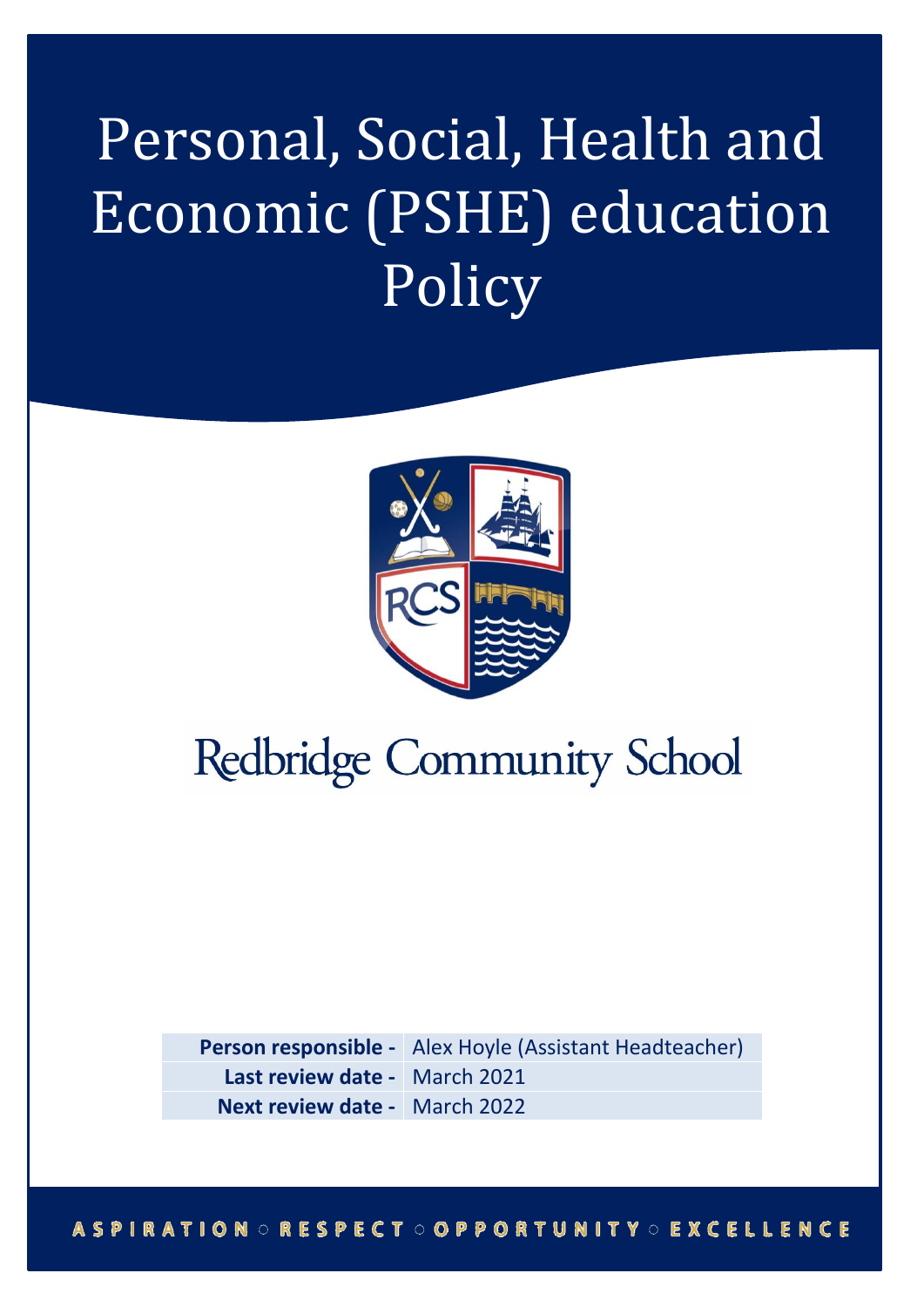### **Contents**

|    | Defining PSHE                           | Page 3 |
|----|-----------------------------------------|--------|
| 2. | Aims and Values                         | Page 3 |
| 3. | Delivery of PSHE                        | Page 3 |
|    | 4. Content of the School PSHE Programme | Page 4 |
|    | 5. Curriculum calendar                  | Page 4 |
| 6. | Methods of Teaching and Resourcing      | Page 5 |
| 7. | Assessment of PSHE                      | Page 5 |
| 8. | Dealing with Sensitive Issues           | Page 5 |
| 9. | <b>Visitors Contribution to PSHE</b>    | Page 5 |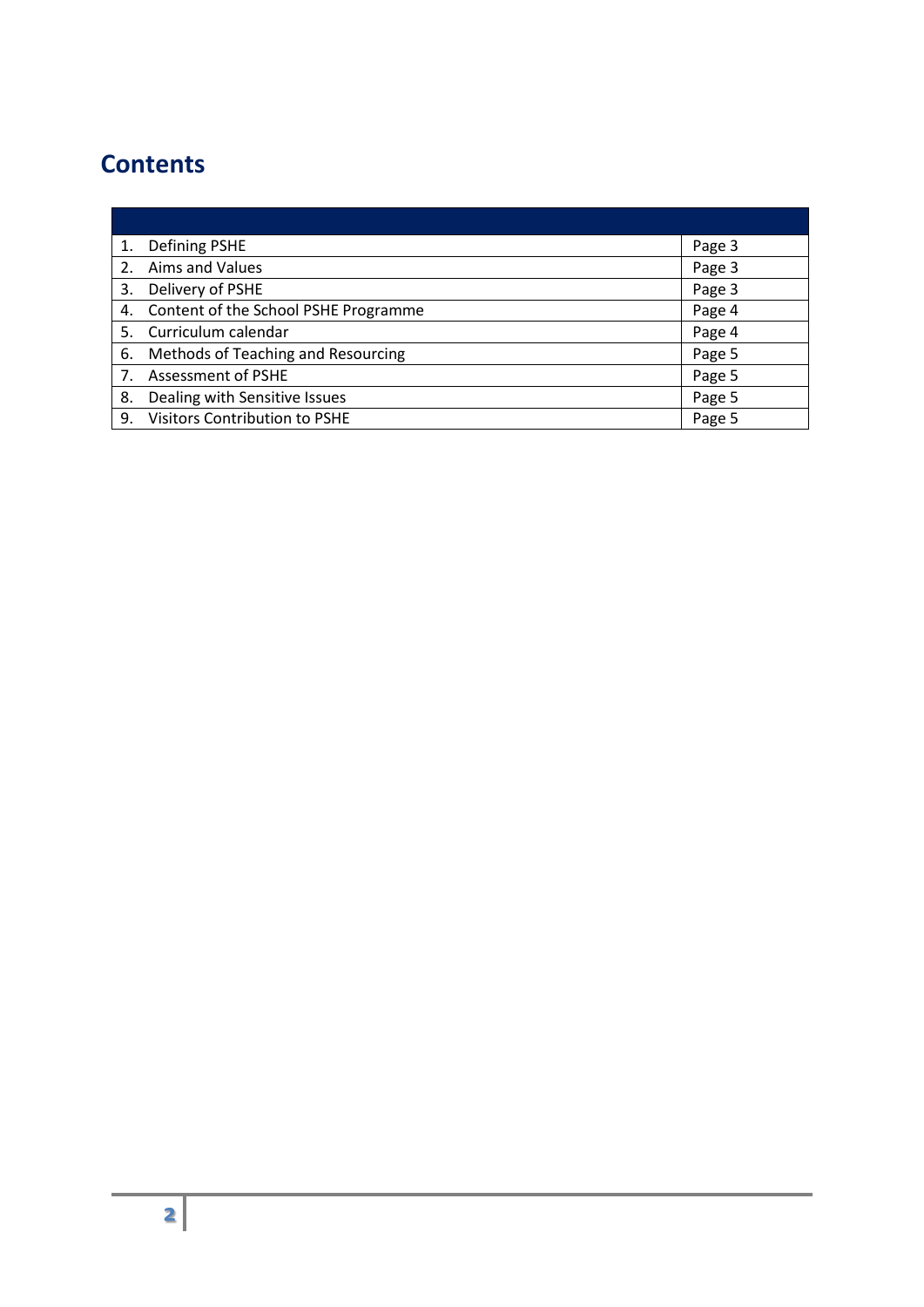This policy covers our school's approach to personal, social, health and economic (PSHE) education. Currently under the Education Act, 2002/Academies Act 2010 all schools must provide a balanced and broadly-based curriculum which:

- $\circ$  promotes the spiritual, moral, cultural, mental and physical development of pupils at the school and of society, and
- $\circ$  prepares pupils at the school for the opportunities, responsibilities and experiences of later life.

#### Defining PSHE

*'Personal, Social, Health and Economic (PSHE) education is a school subject through which pupils develop the knowledge, skills and attributes they need to manage their lives, now and in the future. These skills and attributes help pupils to stay healthy, safe and prepare them for life and work in modern Britain. When taught well, PSHE education helps pupils to achieve their academic potential, and leave school equipped with skills they will need throughout later life.*' PSHE association

#### Aims and Values

Our PSHE education programme is underpinned by the school values of Aspiration, Respect, Opportunity and Excellence.

- To create an ethos where all learners realise their potential and have a strong desire to exceed their goals.
- To develop a school community where differences are celebrated and all members of the community demonstrate consideration to others.
- To use the resources of the school to acquire and promote outstanding opportunities in and out of the classroom.
- To excel in all of the opportunities available through effort and hard work.

This policy is informed by the school's safeguarding/child protection policy (which can be viewed on the school website) and we will create a safe and supportive learning environment by ensuring that all pupils adhere to clearly set out ground rules in every PSHE session.

As with all lessons at Redbridge, teaching of PSHE sessions will take into account the age, ability, readiness, and cultural backgrounds of children [and those with English as a second language] to ensure that all can fully access PSHE education provision. We recognise the right for all pupils to have access to PSHE education learning which meets their needs.

#### Delivery of PSHE

PSHE is delivered within tutor time sessions, Science lessons and assemblies. Most sessions are led by pastoral teams (tutors, head of years) but where possible we also invite experts into school to facilitate sessions in the form of workshops and assemblies. The STAR project facilitate 'Girl Talk' and 'Lad chat' with Year 10 pupils and also assemblies with a focus on relationships with each Year group. No limits facilitate 'let's talk RSE' workshops with Year 9 pupils. Our Healthy Living Advisor ELSA, school counsellor and well-being co-ordinator also offer bespoke sessions to all year groups. All teaching staff within the school have the responsibility of delivering RSE to pupils in a safe and informative manner. They are responsible for modelling good relationships within school. Much of the general work in school is based on good relationships and in this regard, RSE is supported by the school's key aspirations. It is the responsibility of the Science department's staff to deliver aspects of the Science National Curriculum Science, according to their Schemes of Work.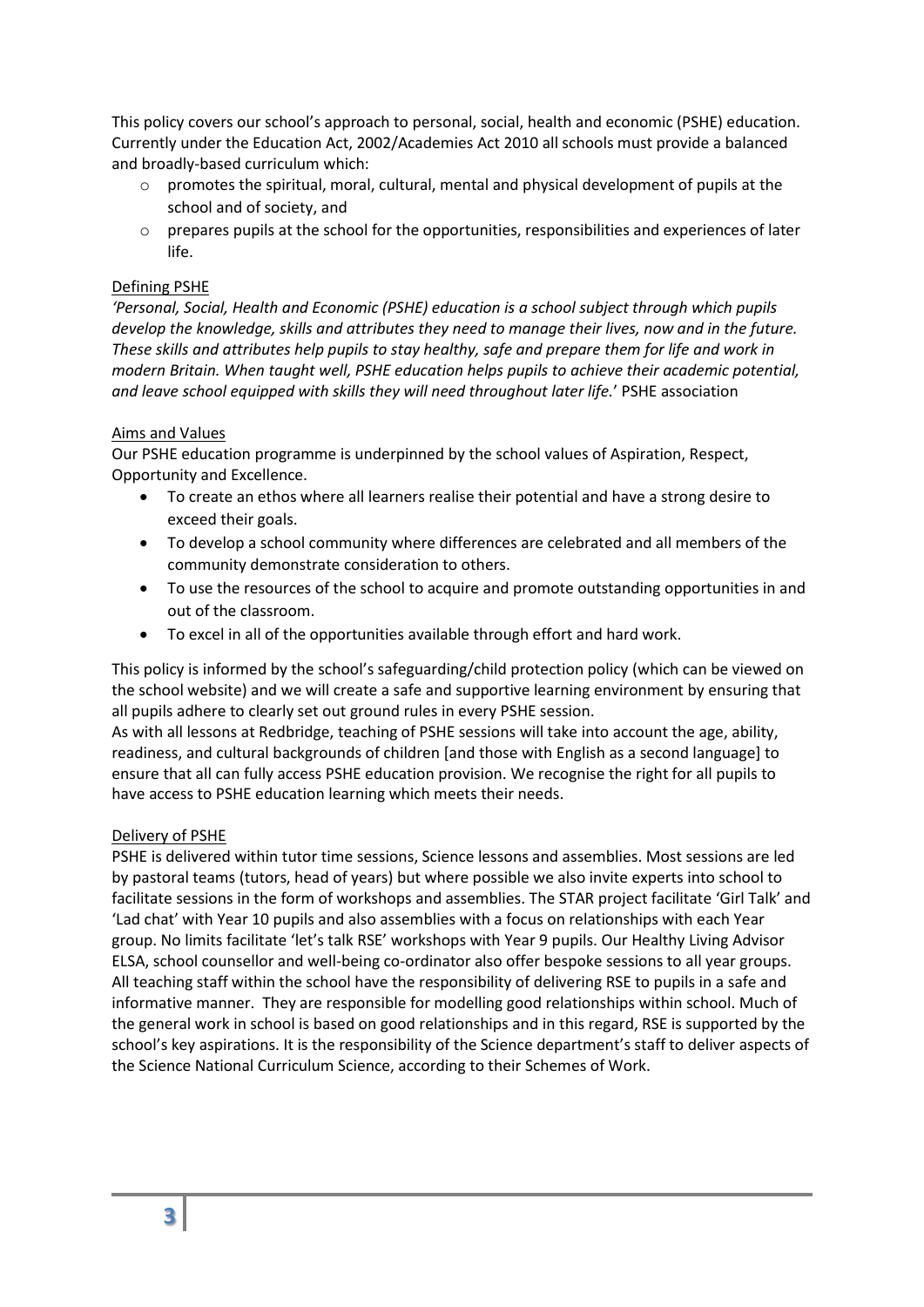#### Content of the school's PSHE programme

PSHE at Redbridge will be delivered as a spiral curriculum. This will ensure that pupils build on their knowledge and understanding as they progress through the year groups. This also means that the concepts are appropriate for their stage of development. As a result of our PSHE programme of learning, pupils will be informed and understand the following concepts:

| Religious                               | ⊢<br>Jewish - Rosh<br><b>AUTUMN</b>                               | <b>AUTUMN<sub>2</sub></b><br>Hindu - Diwali                     | Christian - Shrove<br><b>SPRING1</b>         | <b>SPRING2</b><br>Christianity                                      | Islam - Ramadan<br><b>SUMMER1</b>                                                        | <b>SUMMER 2</b><br>Celebration of all                               |
|-----------------------------------------|-------------------------------------------------------------------|-----------------------------------------------------------------|----------------------------------------------|---------------------------------------------------------------------|------------------------------------------------------------------------------------------|---------------------------------------------------------------------|
| (Assemblies)<br>Events                  | Hashanah and<br>Yom Kippur                                        |                                                                 | Tuesday & Ash<br>Wednesday                   | Easter                                                              | & Eid                                                                                    | religious beliefs                                                   |
| (Assemblies)<br>Themed<br>Events<br>Key | £<br>Sexual Healt<br>Week                                         | Anti-bullying Week                                              | Britishness week                             | Lifeskills National<br>Careers Week                                 | Awareness week<br>Mental Health                                                          | Tolerance week                                                      |
| curriculum<br>National<br>focus         | <b>SEXUAL HEALTH</b><br>AND PHYSICAL<br><b>HEALTH</b>             | <b>BULLYING AND</b><br>INTERNET<br>SAFETY                       | <b>CITIZENSHIP</b>                           | CAREERS AND<br><b>FUTURE</b>                                        | MENTAL HEALTH<br>AND WELLBEING                                                           | <b>RELATIONSHIPS</b>                                                |
| YEAR                                    | · Healthy lifestyle<br>· Personal<br>hygiene<br>Puberty<br>(diet) | Friendships<br>Types of<br>bullying                             | British values<br>Diversity<br>Equality      | Aspirations<br>Careers<br>٠                                         | intelligence<br>· Emotional                                                              | relationships<br>friendships<br>Positive<br>Teen                    |
| <b>YEAR 8</b>                           | · Healthy lifestyle<br>Gender identity<br>(exercise)<br>Sexuality | Body confidence<br>Cyber-bullying                               | Political parties<br>Government<br>Democracy | Income and<br>expenses<br>Budgets                                   | · Mental illness<br>·Self-care &<br>wellbeing<br>(intro)                                 | roles/positive<br>relationships<br>role models<br>Abusive<br>Family |
| <b>YEAR 9</b>                           | Sexual health<br>sex/consent<br>Smoking<br>(intro)<br>. Laws      | Stereotyping/pre<br>judice<br>Laws<br>$\bullet$                 | extremism &<br>Prevent-<br>terrorism         | Credit cards and<br>Post-16 options<br>Taxes and NI<br>finance<br>٠ | ·Social media and<br>· Mental illness<br>self-esteem<br>(continued)                      | Peer-pressure<br>· Exploitation                                     |
| YEAR 10                                 | · Sexual healt<br>(continued)<br>· Drugs and<br>alcohol           | Homophobia<br>influence<br>Internet<br>Racism<br>$\bullet$<br>٠ | • World issues<br>Responsible<br>citizens    | development<br>Employable<br>Personal<br>릃<br><b>Dian</b>           | on mental health<br>exam<br>healthy lifestyle<br>· Impacts of<br>· Managing<br>pressures | Revenge porn<br>Conflicts and<br>resolution                         |
| YEAR 11                                 | Directed by HOY                                                   | Directed by HOY                                                 | Directed by HOY                              | Directed by HOY                                                     | Directed by HOY                                                                          | Directed by HOY                                                     |